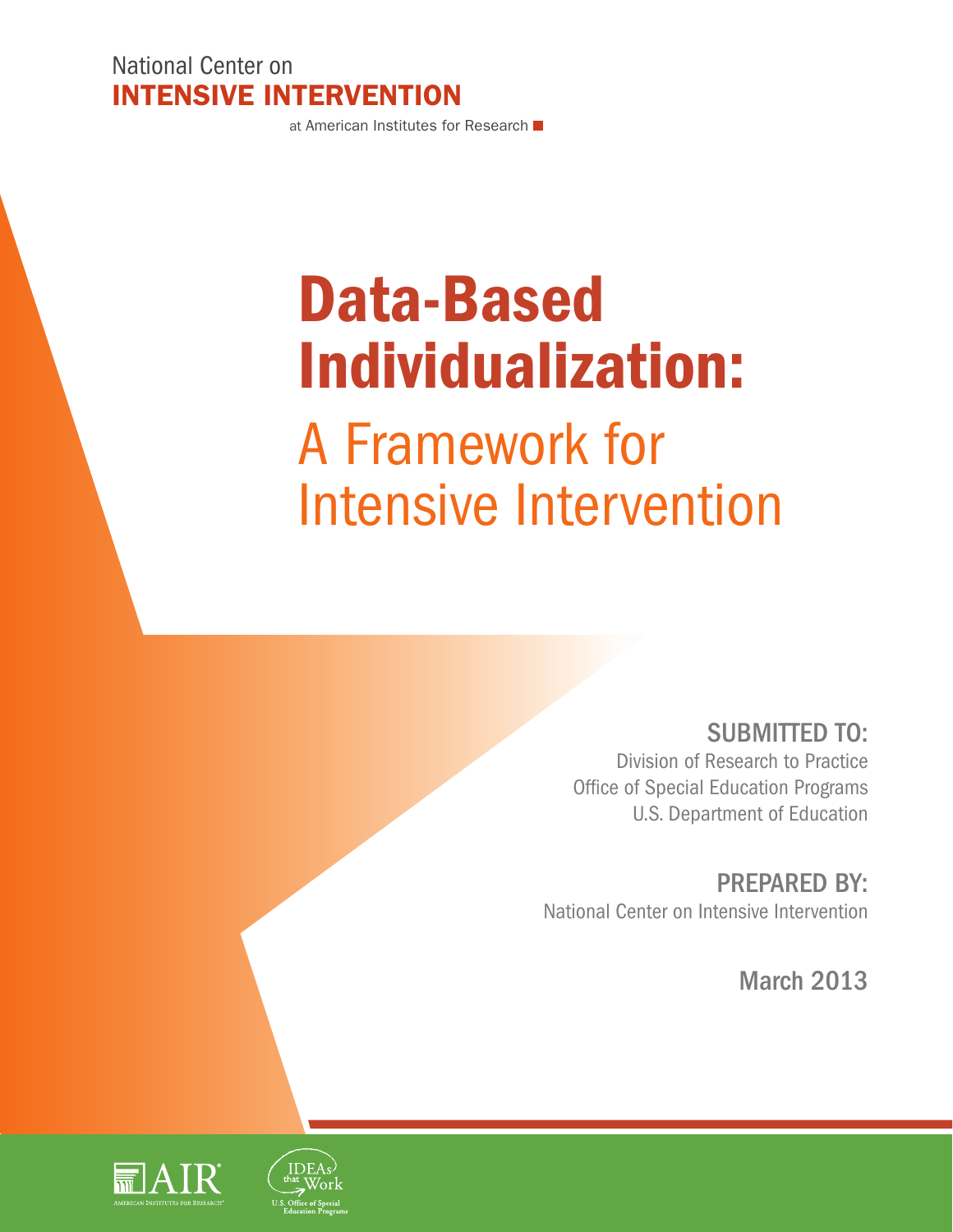This document was produced under U.S. Department of Education, Office of Special Education Programs (OSEP) Grant No. H326Q110005. Celia Rosenquist is the OSEP project officer. The views expressed herein do not necessarily represent the positions or policies of the U.S. Department of Education. No official endorsement by the U.S. Department of Education of any product, commodity, service, or enterprise mentioned in this publication is intended or should be inferred. This product is public domain. Authorization to reproduce it in whole or in part is granted. Although permission to reprint this publication is not necessary, the citation should be: National Center on Intensive Intervention. (2013). *Data-based individualization: A framework for intensive intervention.*  Washington, DC: Office of Special Education, U.S. Department of Education.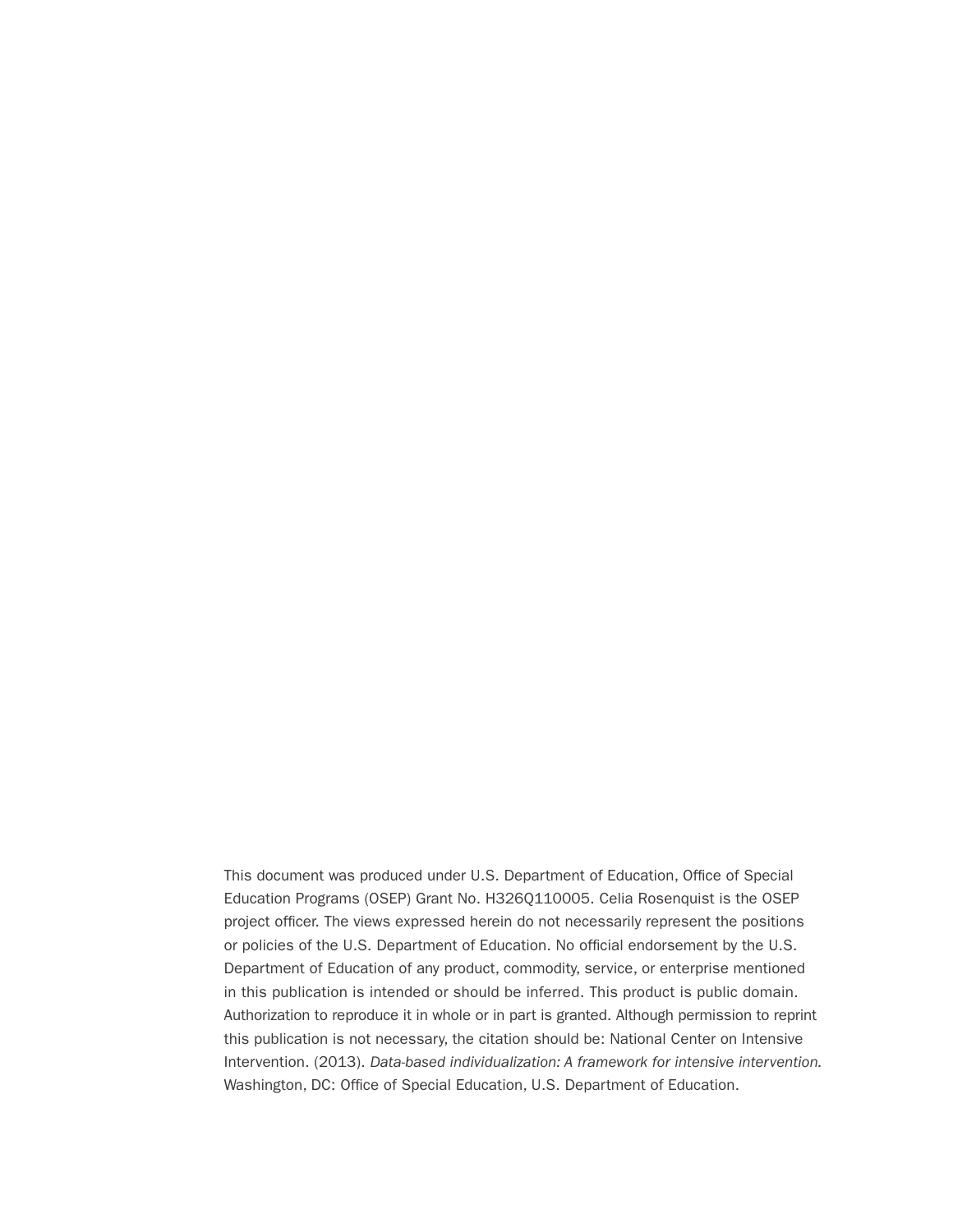# **Contents**

| What Is Data-Based Individualization (DBI)? Some Key Points to Remember 4 |
|---------------------------------------------------------------------------|
|                                                                           |
| Continued progress monitoring, analysis, and adaptation. 11               |
| I've Got the Basics; Where Should I Go From Here?  12                     |
|                                                                           |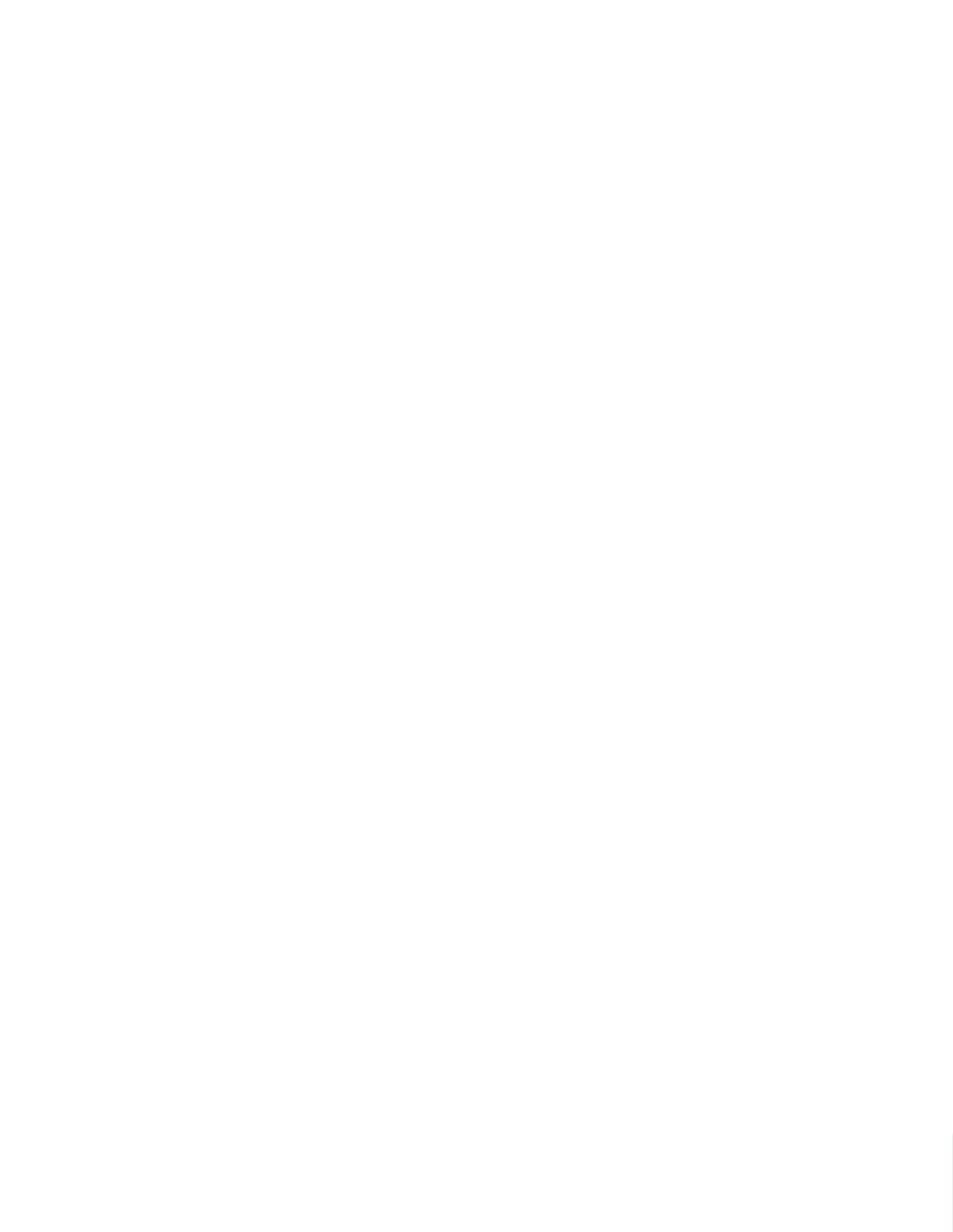### <span id="page-4-0"></span>Introduction

The mission of the National Center on Intensive Intervention (NCII) is to build district and school capacity to support the implementation of intensive intervention for K–12 students who require it. The term *intensive intervention* is not commonly understood, and variations abound in the literature regarding both its definition and implementation. This document introduces and describes the data-based individualization (DBI) process, a framework for addressing the needs of students who require intensive intervention in academics and/or behavior. DBI involves a dynamic, continuous interplay between assessment and intervention. It is a research-based method for individualizing validated intervention programs to improve outcomes for students with the most severe and persistent learning and/or behavior needs.

Although the intended audience for this document includes anyone interested in learning about intensive intervention and DBI, it assumes a basic understanding of multi-tiered systems of support, such as Response to Intervention (RTI) and Positive Behavioral Interventions and Supports (PBIS), which form the foundation upon which intensive intervention is typically implemented. $1$  The information in this document is organized according to these three key questions:

- Who needs intensive intervention?
- What is NCII's approach to intensive intervention?
- How is intensive intervention delivered?

### Who Needs Intensive Intervention?

Intensive intervention is intended to meet the needs of the subgroup of students in Grades K–12 who have the most persistent and severe learning and behavioral problems. They may be described as:

- Students in a tiered intervention program who have not responded to evidence-based secondary intervention or other standardized remediation programs.
- Students with very low academic achievement and/or severe behavior problems who are not making adequate progress in their current intervention program.
- •Students with disabilities who are consistently not making adequate progress in meeting their IEP goals.

 $1$  For more information on multi-tiered systems of supports, see Center on Positive Behavioral Interventions and Supports (2009) and National Center on Response to Intervention (2010).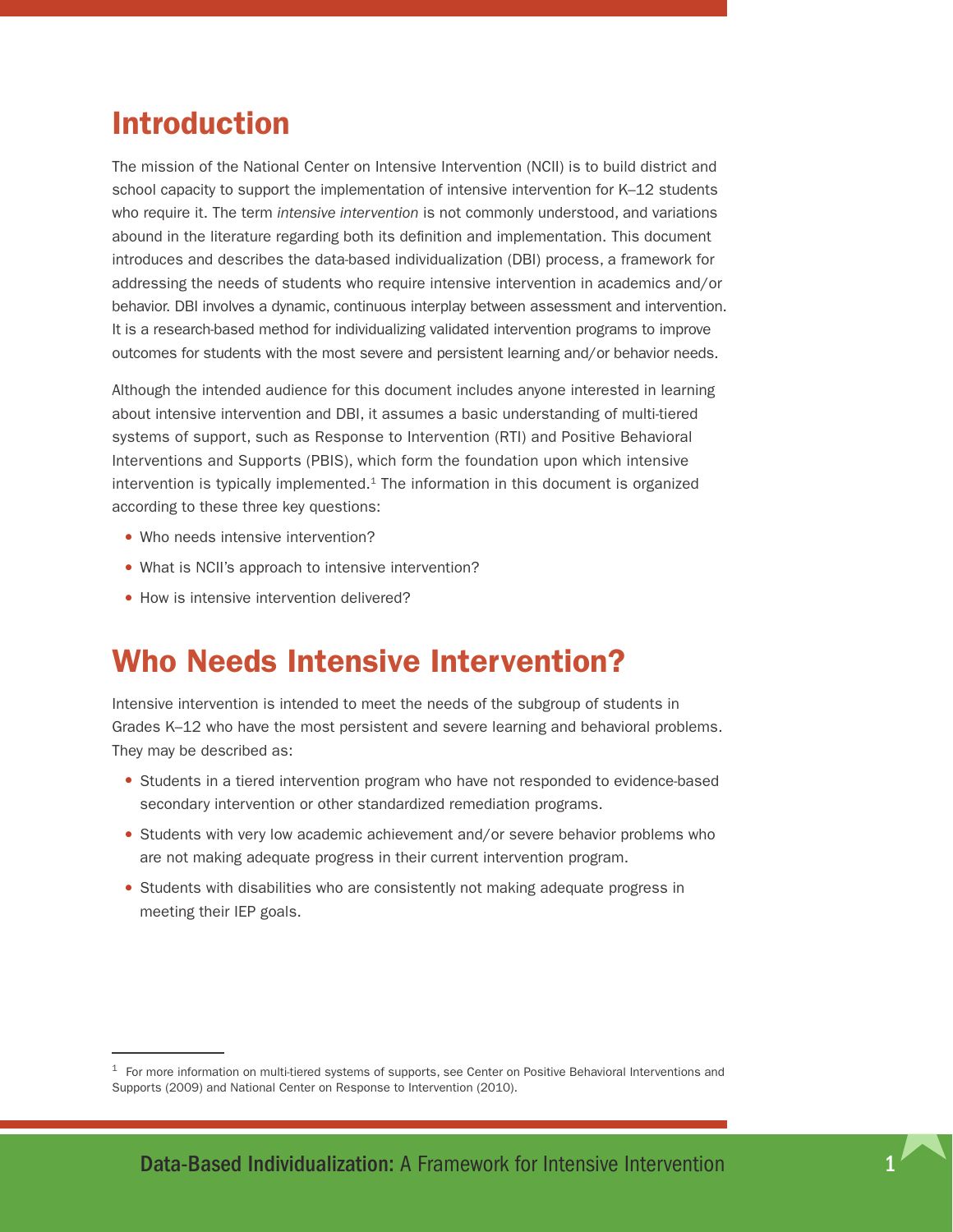In terms of multi-tiered intervention frameworks, students with disabilities and other students referred for intensive intervention have been insufficiently responsive to the core instruction afforded all students (Agodini et al., 2009) and have also responded inadequately to secondary interventions (e.g., Al Otaiba & Fuchs, 2006; McMaster, Fuchs, Fuchs, &

#### What is a Multi-Tiered Intervention Framework?

A multi-tiered intervention framework is a seamless, integrated system of academic and/or behavioral interventions that vary in intensity, are matched to students according to need, and whose implementation is driven by team- and databased decisionmaking.

Compton, 2005; Vaughn et al., 2010; Wanzek & Vaughn, 2009) designed to address their needs in reading, mathematics, or behavior. There is no consensus on the number of students with disabilities nationwide who demonstrate learning and behavioral problems despite participation in core and secondary programs. However, based on analysis of student responsiveness data from multi-level studies (e.g., Al Otaiba & Fuchs, 2006; Conduct Prevention Problems Research Group, 2002; Fuchs et al., 2008; McMaster, Fuchs, Fuchs, & Compton, 2005; Wanzek & Vaughn, 2009), we estimate that a minimum of 2.5 million students (5 percent of the general K–12 school population) require intensive academic interventions and that approximately 1.5 million students (3 percent of the general school population) require intensive behavioral interventions.

Nationally, there is a critical need to improve outcomes for students with the most severe and persistent learning and behavioral needs particularly those with disabilities. In 2011, the National Assessment of Educational Progress (NAEP) reported that 68 percent of fourth graders

with disabilities and 64 percent of eighth graders with disabilities lacked basic reading skills. The percentages for students with disabilities who lacked basic mathematics skills were similarly high: 45 percent of fourth graders and 65 percent of eighth graders (National Center for Education Statistics, 2011). Also, the National Longitudinal Transition Study (NLTS-2) reported that one of every three students with disabilities has had a disciplinary problem at school (Wagner et al., 2003), one of four dropped out of high school without graduating, and four of five were either unemployed or working in low-paying (minimum wage) jobs as young adults (Wagner et al., 2005). The data are especially troubling for students labeled with emotional disturbance (ED); the NLTS-2 showed that almost two-thirds of students with ED have been subject to disciplinary actions at school; approximately 35 percent have been arrested (Wagner et al., 2003), and only 56 percent completed high school (Wagner et al., 2005).

These nationally representative data make an incontrovertible point: Millions of students with disabilities are demonstrating unacceptably poor academic performance or school behavior. What makes this situation all the more discouraging is that intervention studies in reading, mathematics, and behavior have shown that outcomes can be significantly improved (e.g., Fuchs, Fuchs, & Stecker, 2010; Gresham, 2004; Wanzek & Vaughn, 2009; Wanzek et al., in press). NCII's approach to intensive intervention draws from what has been learned from this work to improve academic and behavioral outcomes.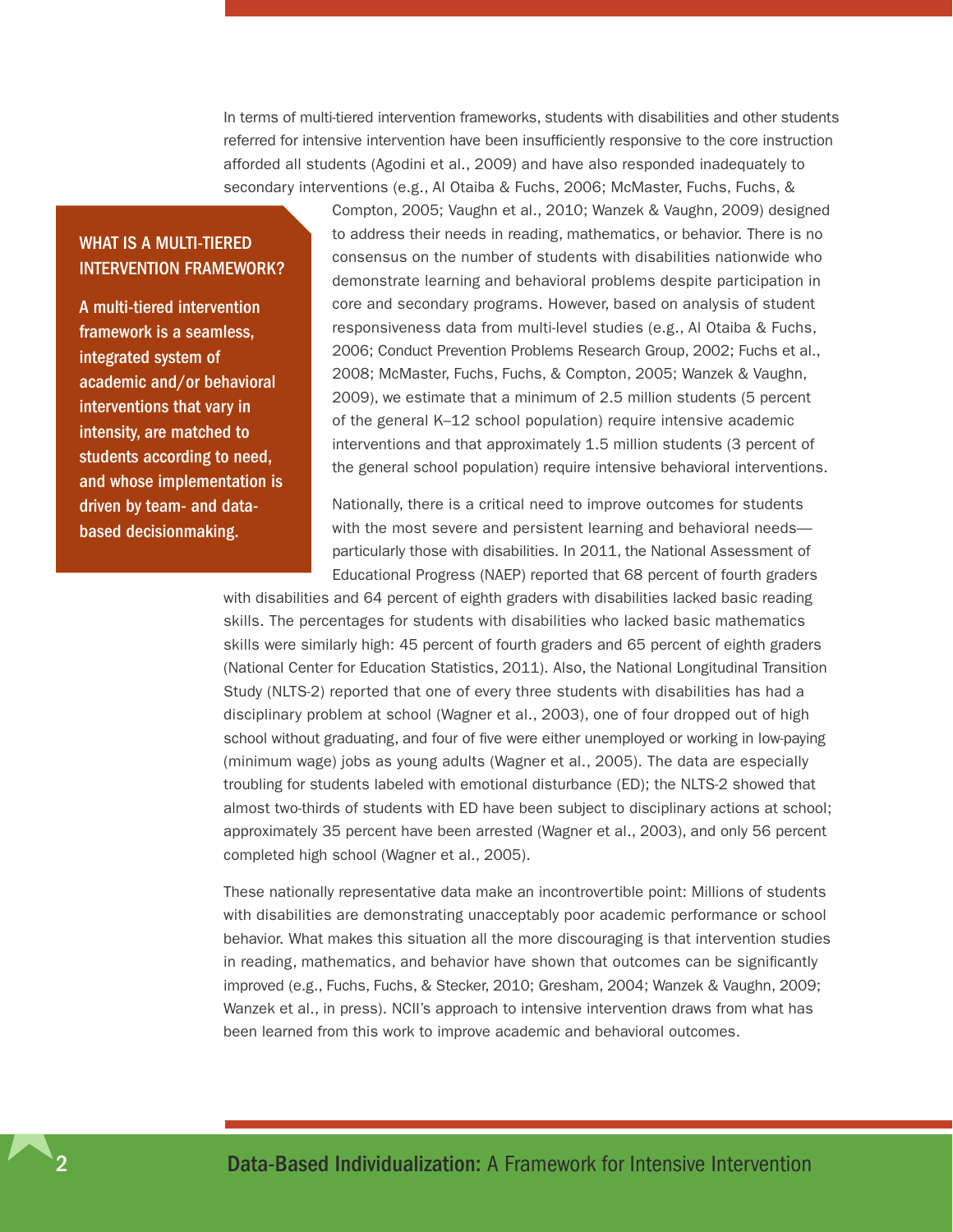# <span id="page-6-0"></span>What Is NCII's Approach to Intensive Intervention?

NCII's approach to intensive intervention is grounded in the concept of *data-based individualization* (DBI), a systematic method for using assessment data to determine when and how to intensify intervention in reading, mathematics, and behavior. Its origins are in a program of research conducted at the University of Minnesota in the 1970s (Deno & Mirkin, 1977), funded by the Office of Special Education Programs in the U.S. Department of Education, and expanded upon by others (Fuchs, Deno, & Mirkin, 1984; Fuchs, Fuchs, & Hamlett, 1989; Capizzi & Fuchs, 2005). DBI relies on the systematic and frequent collection and analysis of student-level data, modification of intervention components when those data indicate inadequate response, and use of teachers' clinical experience and judgment to individualize intervention.

DBI is typically implemented within the context of a multi-tiered intervention framework, such as RTI or PBIS. The DBI process can be used to support those students who truly need intensive and individualized support, and for whom core and supplemental instruction have not been sufficient to meet their needs. The DBI process does not occur in isolation, but rather in addition to the interventions that a student is receiving at the universal and secondary levels. For example, DBI involves adapting and individualizing interventions that are implemented at the secondary level. Additionally, DBI may be used for students requiring intensive intervention in one skill area (e.g., math problem solving) but receiving core instruction or secondary intervention in other areas (e.g., numeracy, computational fluency). In this way, DBI is intimately connected to the full continuum of intervention supports that make up the multi-tiered framework.

The quality and fidelity with which universal and secondary intervention levels are implemented are critical, and set the foundation for successful implementation of DBI. At the universal level, this means that all students are taught the same core, research-based curriculum, and that the school implements a school-wide behavior plan that includes a common set of expectations, rewards, and consequences. At the secondary level, this means that teachers use standardized, evidence-based, academic and/or behavioral intervention programs that are delivered with fidelity. In other words, the program is delivered exactly as it was intended by the developer: all elements of content are covered, and the session frequency, duration, and group size are consistent with what is recommended.

#### WHAT IS FIDELITY?

Delivering an intervention with fidelity means delivering it exactly the way it was designed, and in the way it was implemented during research studies that have validated its effectiveness. Important components of fidelity include: content, dosage/schedule, and group size.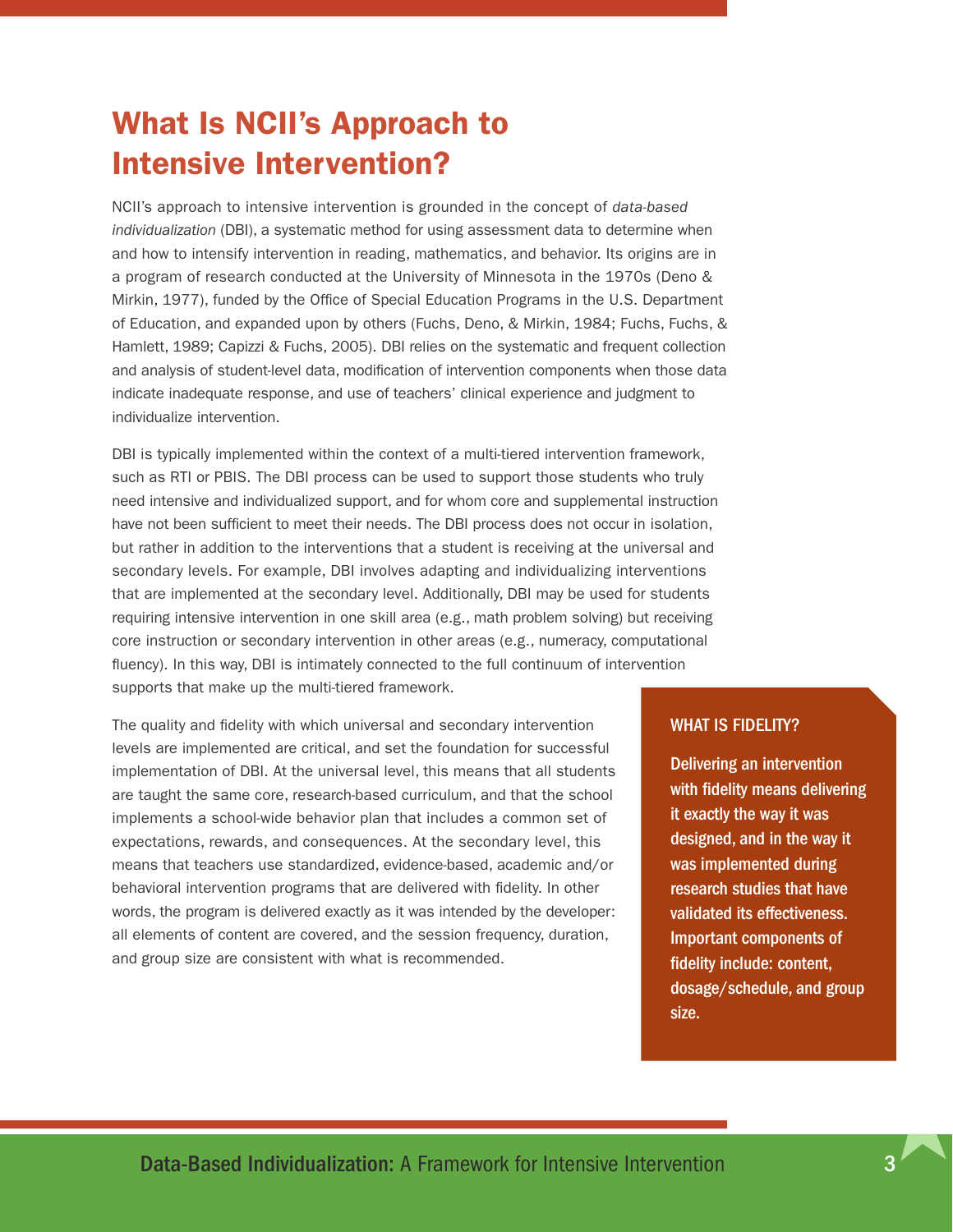<span id="page-7-0"></span>The DBI process begins when an intervention team decides that a student needs a more intensive and individualized version of the standardized secondary intervention program that he or she has been receiving. This intervention program serves as a "platform" (or starting point) that the interventionist will change to meet the student's unique needs. Interventionists use ongoing progress monitoring data (e.g., curriculumbased measurement or direct behavior ratings) and diagnostic assessment data (error analysis or functional behavioral assessment) both to assess the student's response to the secondary intervention and to determine when adjustments to that intervention are needed. In academics and behavior, interventionists use these data to individualize instruction on a student-by-student basis. In this way, instructors align intensive intervention to the student's unique learning and behavior needs (Bambara & Kern, 2005; Fuchs, Fuchs, & Vaughn, 2008).

### What Is Data-Based Individualization (DBI)? Some Key Points to Remember

- •DBI is a validated *process*, and *not* a single intervention program or strategy.
- •DBI is an *ongoing* process in which intervention and assessment are linked and used to adjust a student's academic or behavior program over time. DBI is *not* a one-time fix. It is not a single static intervention program.
- •DBI is often *domain-specific*, meaning that a student may receive DBI in one domain (e.g., reading, behavior) or even on one component of that domain (reading comprehension, social interactions), while receiving core or supplemental instruction in other domains (e.g., word-level reading, school-wide expectations). DBI can be implemented in multiple domains at the same time, responding to the learning and behavioral needs of the student.
- •For students with the most intensive needs, it is likely that they will require DBI over a sustained period of time. Decisions about if and when to reduce the intensity and individualization of the intervention must take into account the student's responsiveness, as well as the breadth and nature of skill deficits to be addressed.

While DBI can be used for students who have the most severe and persistent learning and behavioral needs, successful implementation of DBI may also be a mechanism for schools to make improvements to their broader tiered intervention system that serves all students. For example, schools that implement DBI successfully may be better able to make distinctions between interventions used at the universal, secondary, and tertiary levels, helping teams to plan and allocate resources and staff more efficiently.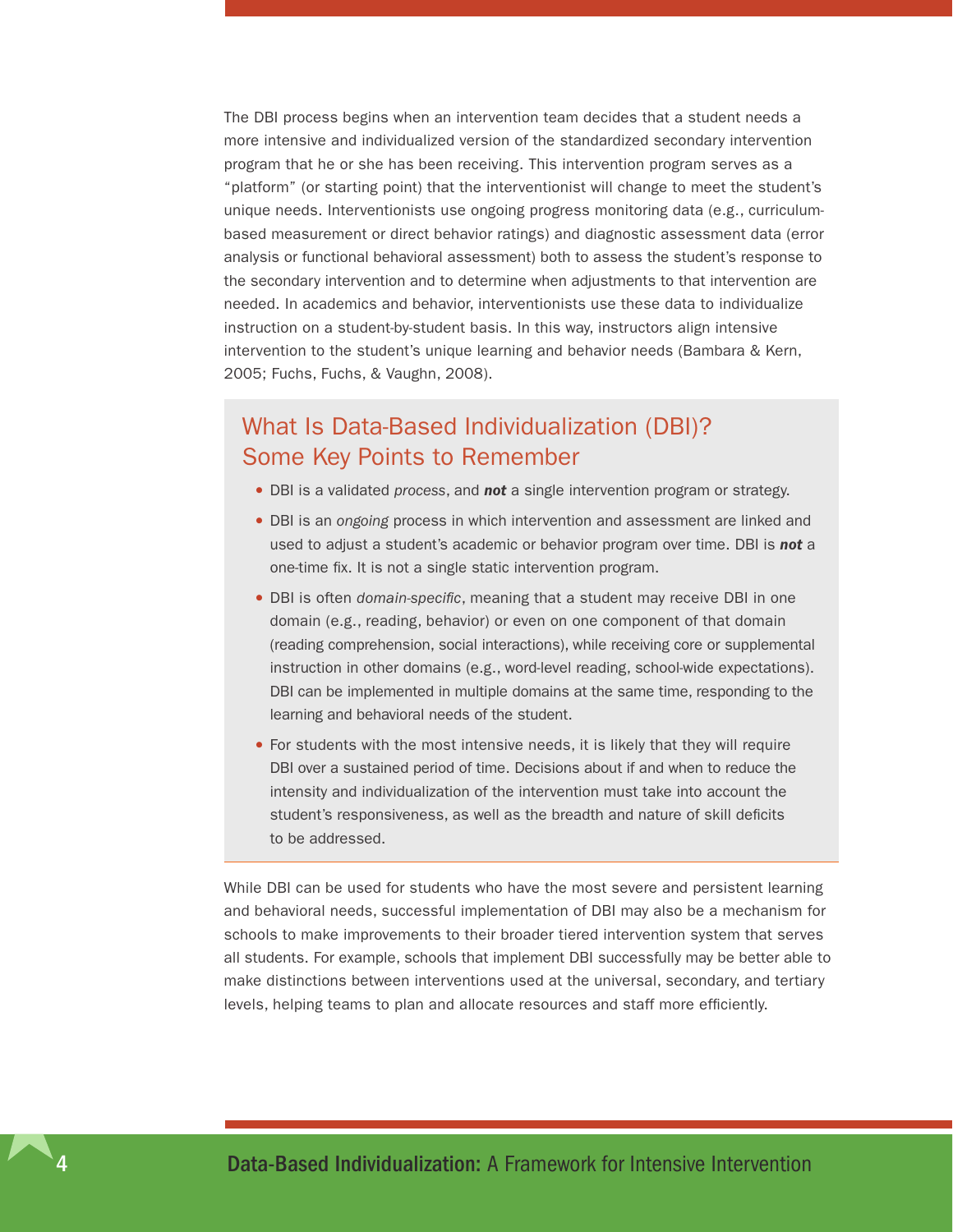<span id="page-8-0"></span>Additionally, interventionists using DBI need to have expertise in how to use data for instructional decision-making at *both* the individual and group levels. NCII's approach to intensive intervention recognizes this intimate connection between DBI and the larger tiered support initiatives within which it is often situated. Strong implementation of the full multi-tiered system of support is the factor most likely to support implementation of DBI that is effective and sustainable. The remainder of this paper provides more detail on how intensive intervention is delivered, focusing on the five major steps of the DBI process. Throughout, we assume that a solid foundation of universal and secondary supports is in place.

## How Is Intensive Intervention Delivered?

DBI is an iterative, multi-step process that involves the analysis of progress-monitoring and diagnostic assessment data, followed by individualization of a validated academic or behavioral intervention program. Figure 1 illustrates the typical DBI process. As stated in the previous section, the DBI process begins when data show that a student is making insufficient progress in response to a secondary intervention program that is evidence based and delivered with fidelity.2 The first step is to implement the program with *greater intensity* (e.g., smaller group size, more time), and to collect frequent progress monitoring data. If the student continues to be unresponsive, diagnostic data are collected and analyzed to identify the specific skill deficits that need to be targeted. The results of the diagnostic assessment, in combination with the teacher's analysis of what features of the intervention need to be modified to better support the student, help staff determine how to individualize the secondary intervention program to meet the individual student's unique needs. Upon implementing the change, the teacher continues to collect progress monitoring data at regular intervals to help determine whether additional changes to the individualized intervention are required to support adequate student response. The DBI process provides a systematic way for interventionists to gradually intensify their instruction and support, based on data.

<sup>&</sup>lt;sup>2</sup> A small number of students may present with very significant academic or behavioral difficulties where a standardized secondary intervention alone is unlikely to be effective. Intervention teams may choose to move directly to intensive intervention in these instances, rather than follow the typical protocol for the secondary intervention program. However, such decisions are rare and should be made on an individual, case-by-case basis.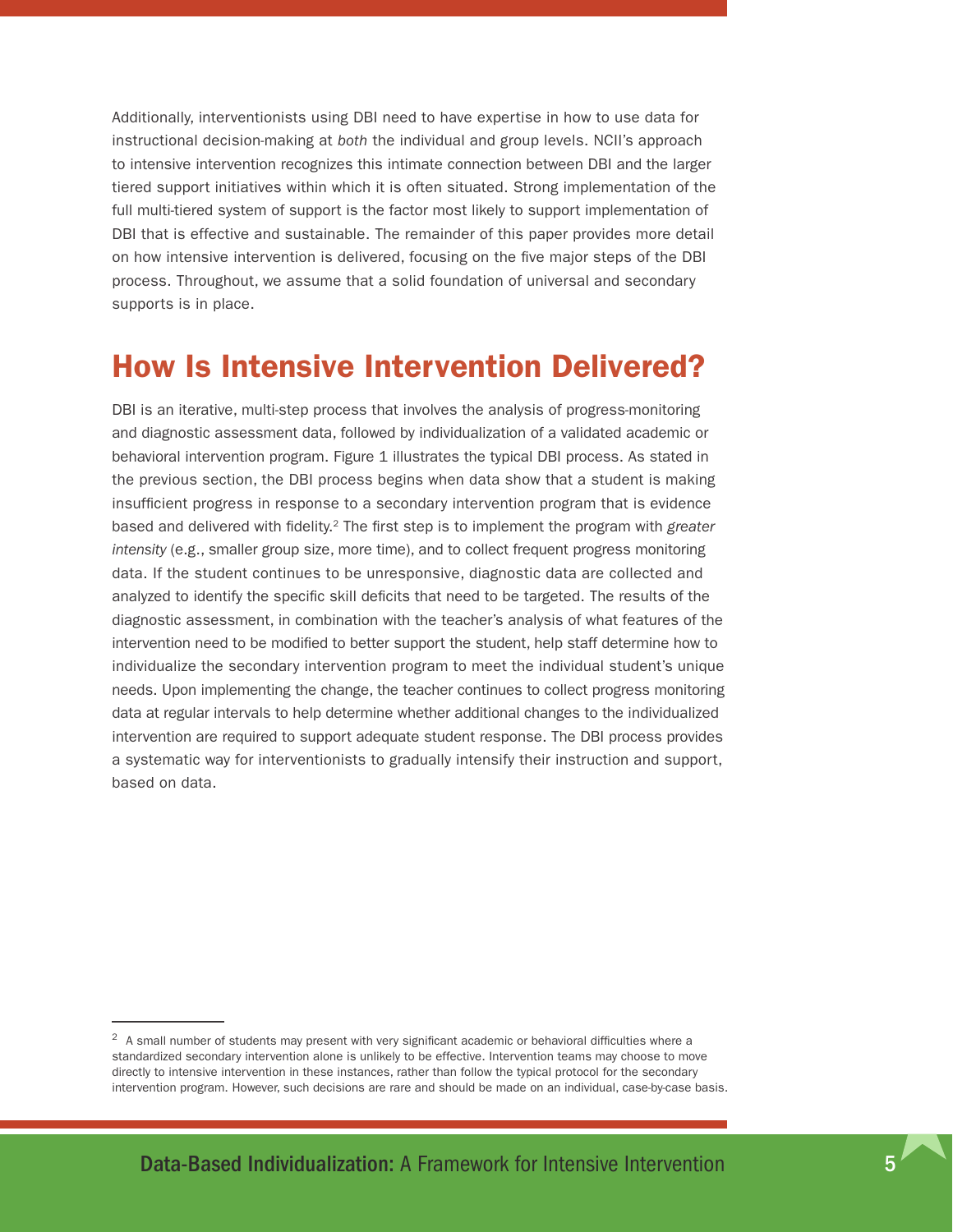#### Figure 1. The DBI Process<sup>3</sup>



As illustrated in Figure 1, the DBI process comprises the following steps:

- 1. Secondary intervention program, delivered with greater intensity
- 2. Progress monitoring
- 3. Diagnostic assessment
- 4. Adaptation
- 5. Continued progress monitoring, with adaptations occurring whenever needed to ensure adequate progress

<sup>&</sup>lt;sup>3</sup> This graphic assumes that secondary interventions have been delivered with fidelity and the student has been non-responsive before beginning the DBI process.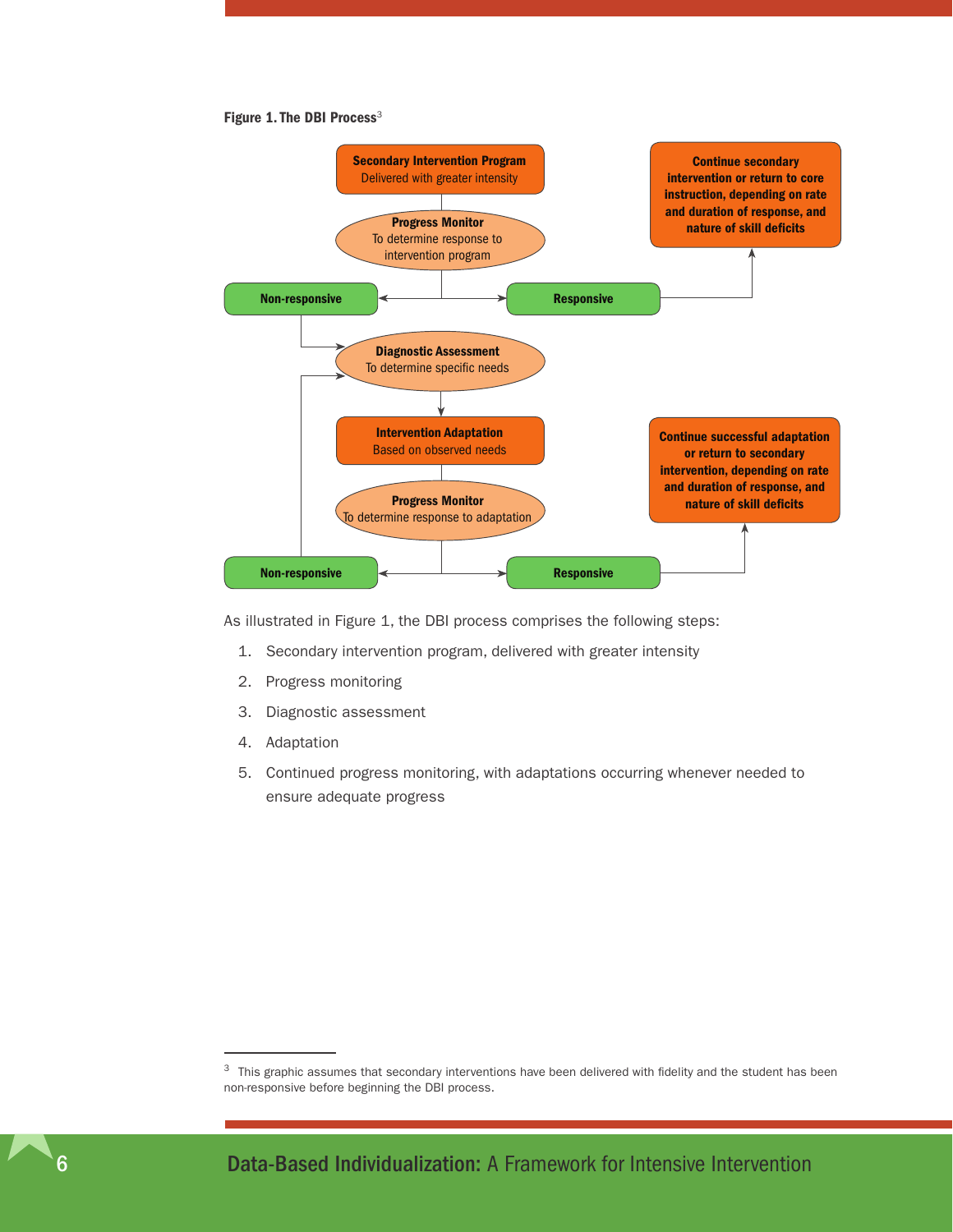<span id="page-10-0"></span>Below we describe what each of these steps looks like in practice, for a fictional student with intensive academic needs and a fictional student with intensive behavioral needs.

### 1. Secondary intervention program, delivered with greater intensity

The first step in intensive intervention is to start with a strong, validated, evidence-based secondary intervention program, implemented with greater intensity (e.g., smaller group size, more instructional time) than prescribed by the developers. These types of intensification strategies are often referred to as *quantitative* changes to an intervention. Examples of quantitative changes may include increasing the frequency or duration of the intervention; decreasing the group size; decreasing the heterogeneity of participants in the intervention group; or increasing prompting for desirable behavior.

#### Kelsey's story

*Kelsey expressed serious reading problems, reading at an early 2nd grade level at the beginning of 4th grade. Kelsey's teacher discussed her concerns about Kelsey with the school's intervention team, and together the team selected a research-validated program that addressed phonological awareness, word study, and fluency skills, to be delivered by a skilled reading specialist, Ms. Hayes. This program was designed to be administered with a group comprising two to six students, for 20–40 minutes per session, three to four times per week for seven weeks. After seven weeks, progress monitoring data showed that Kelsey was not responding to this intervention program at an adequate rate. Ms. Hayes then made the decision to intensify her implementation of this program by adding an additional 15 minutes per session.* 

#### Ryan's story

*Ryan was identified as having externalizing behavior problems in January of his 4th grade year. Ryan had an excessive number of office discipline referrals (ODRs), and frequently instigated fights with other students. Because of Ryan's excessive ODRs, the school intervention team decided to implement a Check In Check Out system that corresponded to the goals on the school-wide positive behavior support system and included a three-point rating scale. Ryan's teacher, Mr. Jones, checked in with Ryan at the beginning of each school day to review expectations and goals. After each class period, he checked in with Ryan again to assign behavioral ratings and provide feedback. At the end of the day, Ryan again met with Mr. Jones and checked out by reviewing ratings and feedback for the entire day. A daily report card then went home with Ryan for parent signature. Although Mr. Jones implemented this intervention with fidelity every day for seven weeks, Ryan continued to have excessive ODRs. Mr. Jones then scheduled a meeting with the intervention team. The team believed that Ryan would benefit from additional adult contact, and decided to implement an intensified version of the daily report card by pairing Ryan with a mentor who could check in frequently with Ryan throughout the day and encouraging Ryan to initiate contact with the mentor whenever he had an issue he wanted to discuss.*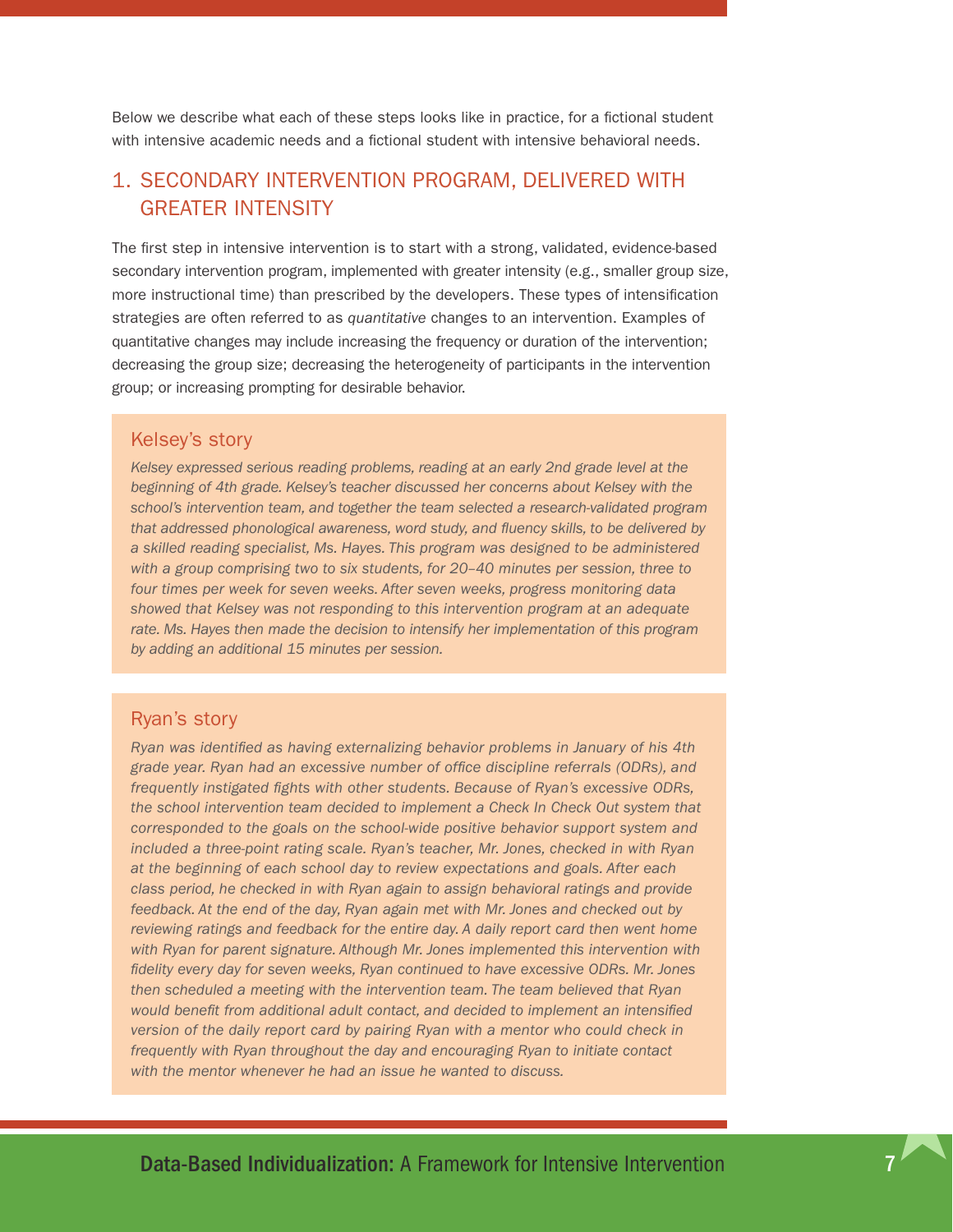#### <span id="page-11-0"></span>2. Progress monitoring

While the intensified secondary intervention is being implemented, the teacher gathers frequent progress monitoring data and evaluates these data against a student's individualized instructional or behavioral goal to determine whether progress is occurring at a sufficient rate. If the student's progress is deemed sufficient, the teacher continues to implement the intensified intervention program, evaluate progress, and adjust instructional or behavioral goals as appropriate. On the other hand, if the student's progress is not deemed sufficient, the teacher will consult with a team about further intensifying the intervention.

#### Kelsey's story

*Ms. Hayes set a reading fluency goal for Kelsey, and then implemented formal progress monitoring using a Passage Reading Fluency (PRF) assessment. This progress monitoring tool was able to detect changes in Kelsey's reading skill level. After several weeks, Ms. Hayes looked carefully at Kelsey's scores to see if she was making adequate progress. Based on Kelsey's progress monitoring graph, she was not progressing at the rate needed to meet her goal, and Ms. Hayes knew that she would likely need more intensive supports.* 

#### Ryan's story

*Ryan's teacher used his Check In Check Out monitoring system to track the extent to which Ryan was meeting the three school-wide behavioral expectations: Be Safe, Be Respectful, and Work Hard. ODR data were also collected when ODRs occurred. Although some progress was evident, Ryan continued to have an unacceptable number of ODRs based on school cut points, and met his daily report card goals only 40 percent of the time. Mr. Jones and the intervention team decided that more intensive supports would be needed.*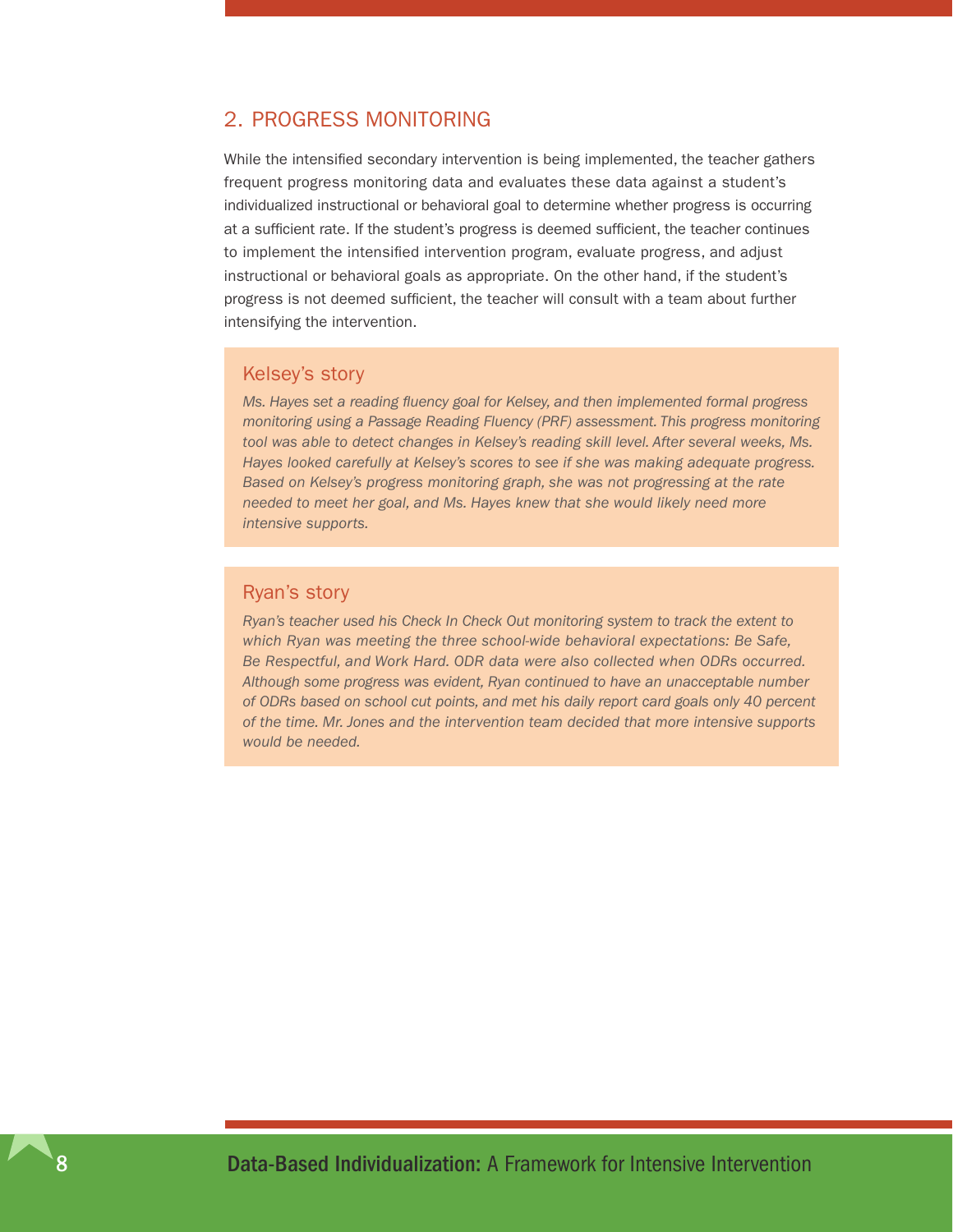#### <span id="page-12-0"></span>3. Diagnostic assessment

Although progress monitoring assessments help teams to determine *when* an intervention change is needed, diagnostic assessments help teams determine the *nature* of the intervention change that is needed.

After receiving the intensified version of the secondary intervention program, if the student's progress is deemed insufficient, the team uses the progress monitoring data, in combination with diagnostic assessment information and analysis of the instructional design or intervention features, to determine further intervention changes that are likely to be effective for the student. Diagnostic assessment tools can include standardized measures, error analysis of progress monitoring data and work samples, or functional behavioral assessment (FBA). These tools and processes allow teachers to identify a student's specific area(s) of difficulty when lack of progress is evident, and can inform decisions about how to adapt the intervention.

#### Kelsey's story

*Ms. Hayes knew she had to make a change to ensure that Kelsey could make adequate progress and meet her goal, but she wasn't sure how to best individualize her instruction. To determine the nature of the instructional change needed, Ms. Hayes conducted an error analysis of Kelsey's most recent passage reading fluency data. The error analysis provided more detailed information about the types of errors Kelsey was making and helped Ms. Hayes gain insight into productive directions for supplementing the reading intervention and for building Kelsey's individualized program. Ms. Hayes also administered a phonics survey to determine Kelsey's decoding strengths and weaknesses. She then brought the results of these assessments to the intervention team to discuss potential strategies for intensifying the intervention.*

#### Ryan's story

*Mr. Jones knew that Ryan was making insufficient progress, and that some kind of change was needed to his intervention. To determine the nature of the change needed, Mr. Jones, with the help of the school's intervention team, took a closer look at Ryan's Check In Check Out data, and found that he had difficulty earning points for the goal "Be Respectful." Ryan's teachers noted that he often disrupts class with both verbal (yelling out) and physical (throwing pencils, touching peers) outbursts. At this time, Ryan's teacher and intervention team decided that Ryan needed an even more intensive intervention, and they began by conducting an FBA to identify antecedent(s) and potential functions of the challenging behavior. FBA results indicated that Ryan's problem behavior functioned as a way to gain attention from adults and to avoid difficult academic tasks.*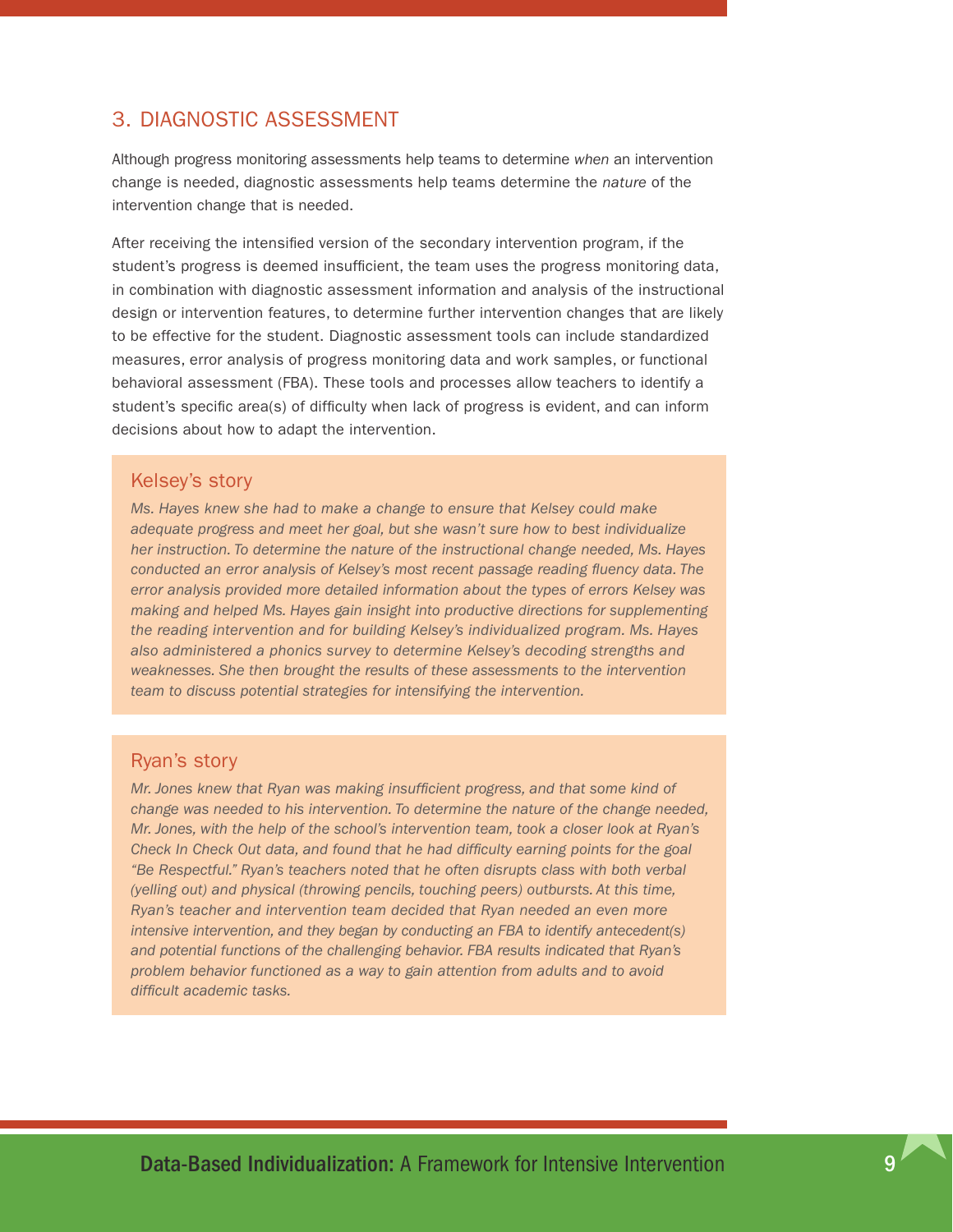#### <span id="page-13-0"></span>4. Adaptation

Using multiple data sources, the teacher or team makes a decision to adapt the intervention program to target a very specific need. Strategies for intensifying an intervention often occur along several dimensions, some of which can be considered *quantitative* changes and some of which can be considered *qualitative* adaptations. Quantitative changes, which were described earlier (e.g., smaller group size, more time, more prompts), may be necessary, and often serve as a first step in the intensification process. However, they are often not sufficient to facilitate progress for students with the most intensive needs.

Qualitative adaptations may also be made to the intervention program that alter the way the content is delivered (e.g., more carefully selecting instructional foci aligned with students' needs), how a student responds (e.g., providing more opportunities to practice orally and in writing), arrangement of environmental variables (e.g., arranging for instruction in a setting that allows students to focus without distractions), or the type of adult feedback and error correction a student receives. Often, a qualitative adaptation in combination with a quantitative change is necessary to meet a student's unique needs. In some cases, the diagnostic data may indicate that the student requires a different intervention program or approach.

#### Kelsey's story

*Despite the increase in intervention length, Kelsey continued to make insufficient progress. Ms. Hayes decided that qualitative changes were also needed. Diagnostic assessment data suggested that Kelsey had difficulty applying decoding strategies to vowel teams. So, Ms. Hayes intensified her decoding instruction by (a) incorporating fluency practice of newly taught teams, with specified mastery criteria; (b) providing explicit instruction and error correction; and (c) frequently checking for retention, with reteaching as needed.*

#### Ryan's story

*Ryan's behavior team developed an intensified multi-component intervention program. This program included having teachers provide him with periodic positive attention throughout each class period. In addition, task difficulty was reduced so that Ryan was successfully completing assigned work with 95 percent or higher accuracy. Simultaneously, intensive skill instruction was provided in specific areas of deficit. Ryan also was explicitly taught strategies for appropriately initiating contact with adults and appropriately requesting help with difficult assignments. Check-ins and mentoring were continued, to provide frequent, positive interactions with adults as well as reinforcement for appropriate behavior. Ryan also began participating in a social skills group to work on goals of showing respect with appropriate language. When this intensive functional assessment-based intervention was initiated, a 10-point direct behavior rating scale was used to monitor responsiveness to intervention.*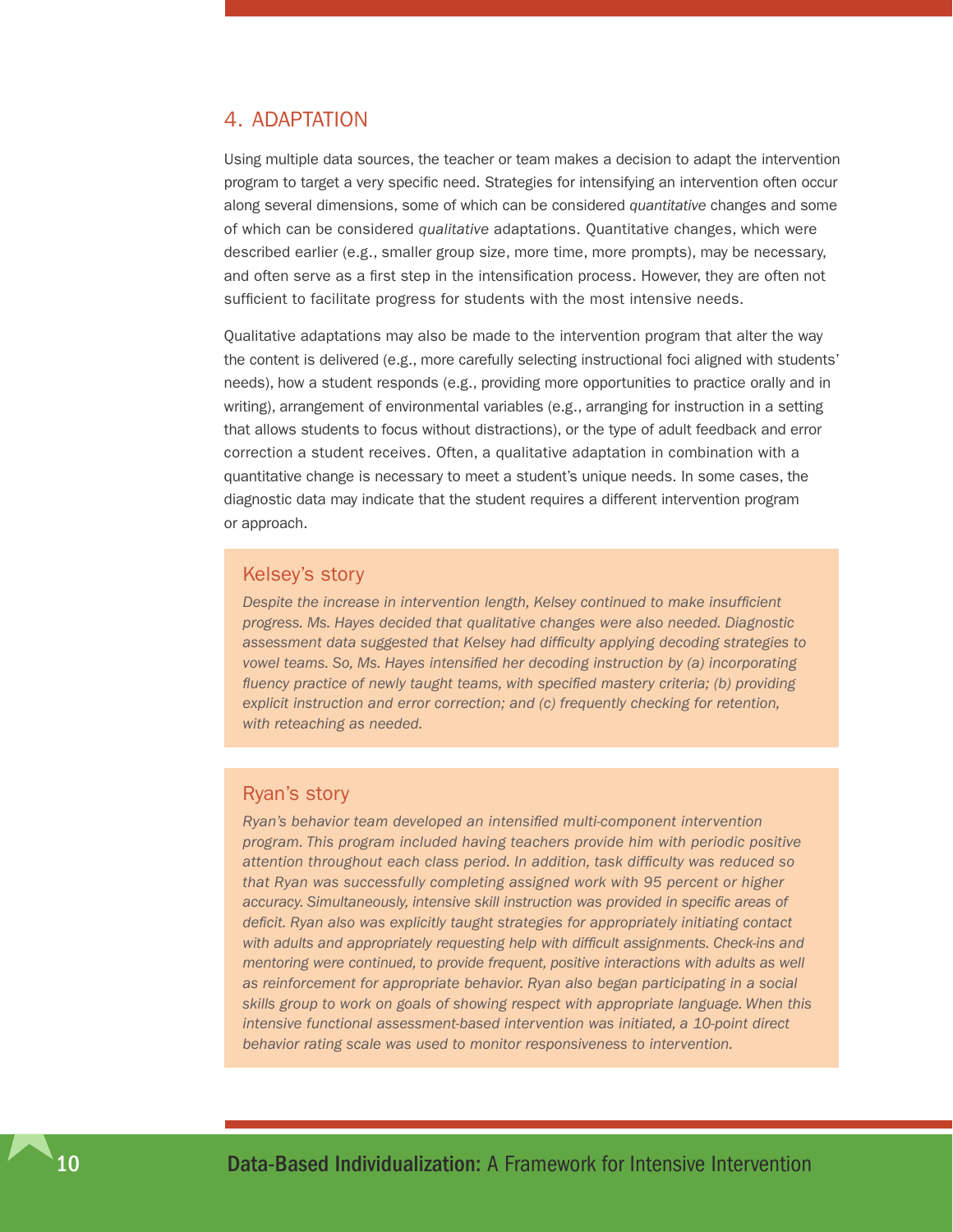### <span id="page-14-0"></span>5. Continued progress monitoring, analysis, and adaptation

After revising the student's instructional program, the teacher collects additional and ongoing progress monitoring data to determine whether the student is making adequate progress toward his or her instructional or behavioral goals. The teacher continues to use these data to evaluate progress, conduct further diagnostic assessment, and adapt the intervention as needed—in iterative fashion, allowing interventionists to align intensive interventions to the student's unique learning needs.

#### Kelsey's story

*Ms. Hayes again studied Kelsey's progress. She had improved substantially with this revised program, but her most recent four progress monitoring scores still fell below her goal line. Given this insufficient rate of progress, Ms. Hayes determined that Kelsey was not likely to achieve her goal, and another instructional change was needed. She collected additional diagnostic data to inform the instructional change and determined that Kelsey did not appear to retain skills once they were no longer the instructional focus. Thus, Ms. Hayes modified her instruction to incorporate (a) more frequent checks for retention of previously taught skills; (b) distributed practice of these skills; and (c) immediate and explicit error correction and reteaching when mistakes were observed. Ms. Hayes continued to collect progress monitoring data and found that after implementing these instructional changes for several weeks, Kelsey's performance improved enough to put her on track to meet her goal. Encouraged by Kelsey's positive response, Ms. Hayes will maintain this instructional program and continue to monitor Kelsey's progress to determine if and when additional changes are warranted.* 

#### Ryan's story

*A review of Ryan's ODR and direct behavior rating data after six weeks indicated that his behavior plan was working. His ODRs decreased to an acceptable level, and he reached his goals on his direct behavior rating 90 percent of the time. Mr. Jones reported that he was making progress in his social interactions, and that he appropriately asked for help with a task at least five times daily. The intervention team determined that Ryan continued to need this level of support to be successful, so they decided to continue to implement the plan, and regularly collect and analyze progress monitoring and ODR data.*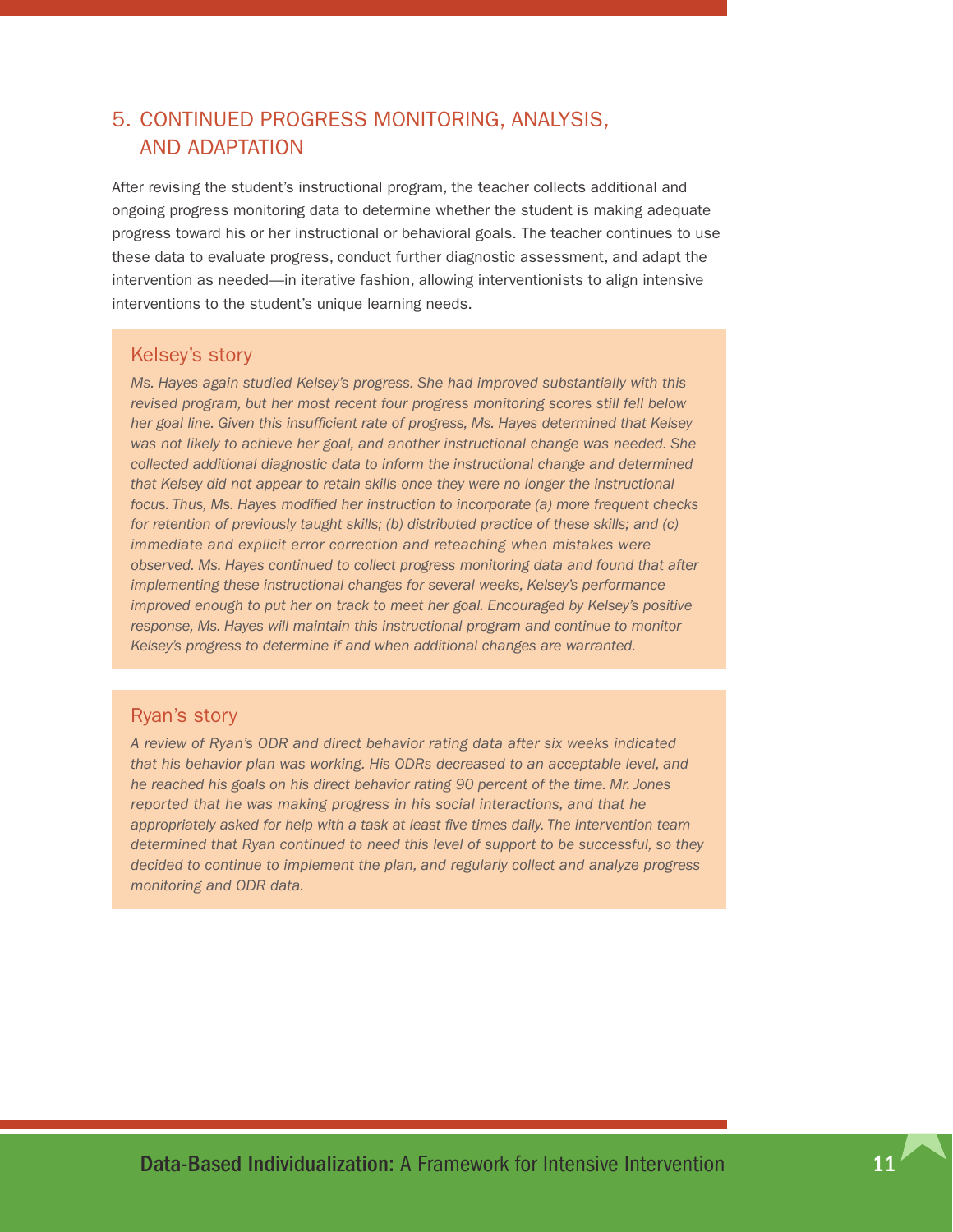<span id="page-15-0"></span>In summary, it is important to keep several points in mind when implementing or planning to implement intensive intervention with DBI:

- 1. DBI can require significant resources to implement successfully. If more than 3 to 5 percent of students in a school appear to need intensive intervention and DBI, this may be an indication that the core curriculum, school-wide behavior plan, or secondary interventions in place need to be improved.
- 2. Academic and behavioral supports do not exist in isolation, and they are most often successful when combined to meet students' needs.
- 3. When adapting an intervention, it is important to start small and try only one or a small number of changes or adaptations at a time. This makes it easier to be systematic in understanding the types of changes that improve the student's learning and behavior, and is more sustainable for staff.
- 4. Every student requiring DBI will have individual needs. The examples provided in this document are merely illustrative. In reality, the needs of each student are significant and varied, and so the DBI process that each student experiences will vary as well.

NCII's goal is to support schools and districts in building their capacity to implement DBI to improve outcomes for students with the most intensive academic and behavioral needs. Schools that are able to implement DBI effectively and sustain that implementation have the opportunity to strengthen their full tiered intervention system, benefitting not only students with the most intensive needs, but ultimately all students. We encourage you to view our website at [www.intensiveintervention.org](http://www.intensiveintervention.org) for more information, or email us at [ncii@air.org](mailto:ncii@air.org) with questions you may have regarding effective implementation of intensive intervention.

# I've Got the Basics; Where Should I Go From Here?

The NCII library (available at [http://www.intensiveintervention.org/\)](http://www.intensiveintervention.org) provides more information on DBI. In particular, we suggest that you take a look at the following resources:

- NCII's webinar series
- NCII's Intervention and Progress Monitoring Tools charts
- NCII's Ask the Expert series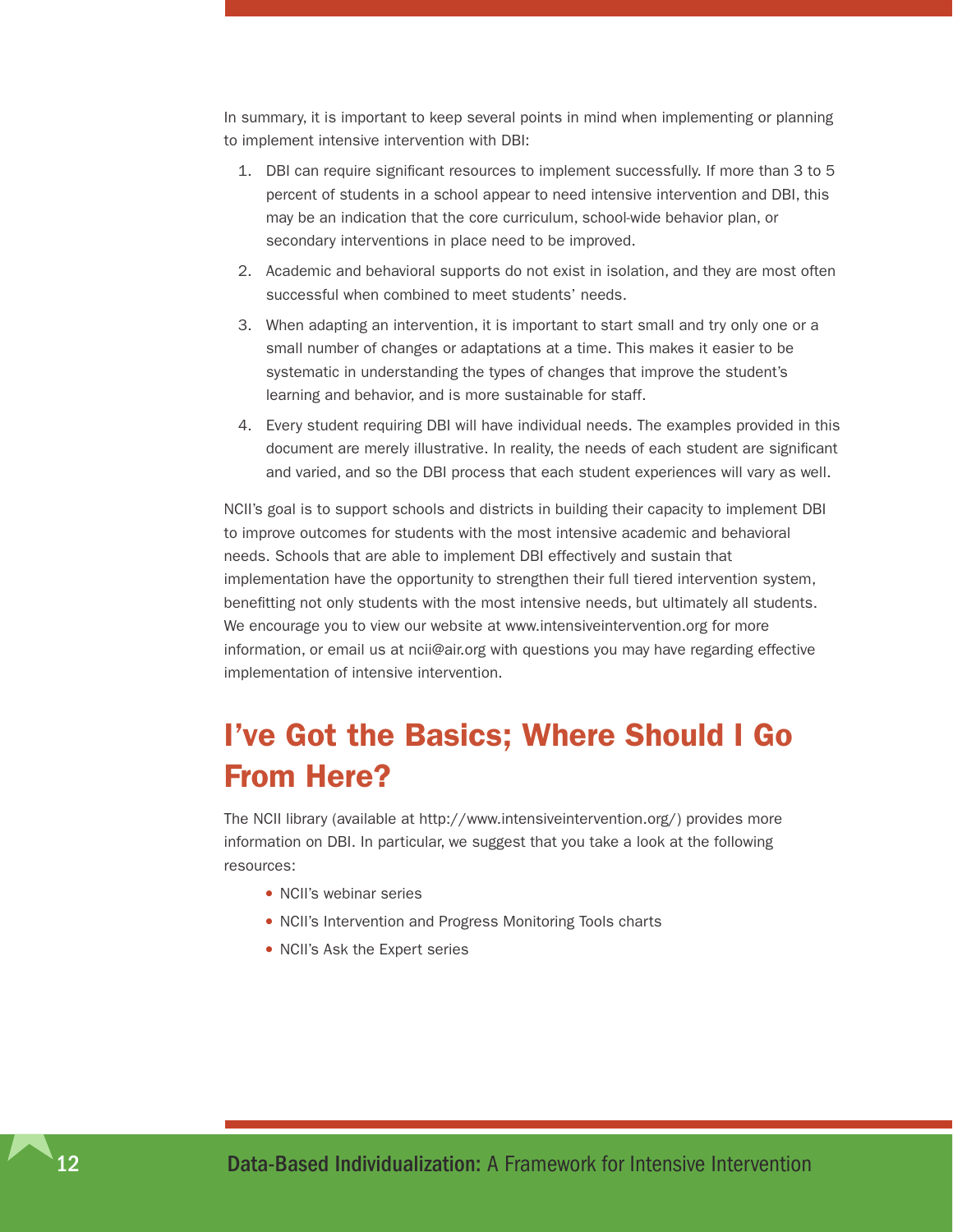## <span id="page-16-0"></span>References

- Agodini, R., Harris, B., Atkins-Burnett, S., Heaviside, S., Novak, T., & Murphy, R. (2009). *Achievement effects of four early elementary school math curricula: Findings from first graders in 39 schools* (NCEE 2009-4052). Washington, DC: National Center for Education Evaluation and Regional Assistance, Institute of Education Sciences, U.S. Department of Education.
- Al Otaiba, S., & Fuchs, D. (2006). Who are the young children for whom best practices in reading are ineffective? An experimental and longitudinal study. *Journal of Learning Disabilities, 39*(5), 414–431.
- Bambara, L. M. & Kern, L. (2005). *Designing positive behavior supports for students*. New York: Guilford Press.
- Capizzi, A. M., & Fuchs, L. S. (2005). Effects of curriculum-based measurement with and without diagnostic feedback on teacher planning. *Remedial and Special Education*, *26* (3), 159–174.
- Center on Positive Behavioral Interventions & Supports. (2009). *What is school-wide positive behavioral interventions and supports?* Washington, DC: U.S. Department of Education, Office of Special Education Programs, Center on Positive Behavioral Intervention and Support. Retrieved from: [http://www.pbis.org/common/cms/documents/WhatIsPBIS/](http://www.pbis.org/common/cms/documents/WhatIsPBIS/WhatIsSWPBS.pdf) [WhatIsSWPBS.pdf](http://www.pbis.org/common/cms/documents/WhatIsPBIS/WhatIsSWPBS.pdf)
- Conduct Prevention Problems Research Group. (2002). Evaluation of the first 3 years of the Fast Track prevention trail with children at high risk for adolescent conduct problems. *Journal of Abnormal Child Psychology, 30*(1), 19–35.
- Deno, S. L., & Mirkin, P. K. (1977). *Data-based program modification: A manual.* Minneapolis, MN: Leadership Training Institute for Special Education.
- Fuchs, L. S., Deno, S. L.& Mirkin, P. K. (1984). The effects of curriculum-based measurement evaluation on pedagogy, student achievement, and student awareness of learning. *American Educational Research Journal, 21*(2), 449–460.
- Fuchs, L. S., & Fuchs, D. (1998). Treatment validity: A unifying concept for reconceptualizing the identification of learning disabilities. *Learning Disabilities Research & Practice, 13,* 204–219.
- Fuchs, L. S., Fuchs, D., & Hamlett, C. L. (1989). Effects of instrumental use of curriculumbased measurement to enhance instructional programs. *Remedial and Special Education, 10*, 43–52.
- Fuchs, L. S., Fuchs, D., Craddock, C., Hollenbeck, K. N., Hamlett, C. L., & Schatschneider, C. (2008). Effects of small-group tutoring with and without validated classroom instruction on at-risk students' math problem solving: Are two tiers of prevention better than one? *Journal of Educational Psychology, 100*, 491–509.
- Fuchs, L. S., Fuchs, D., Powell, S. R., Seethaler, P. M., Cirino, P. S., & Fletcher, J. M. (2008). Intensive intervention for students with mathematics disabilities: Seven principles of effective practice. *Learning Disability Quarterly, 31*(2), 79–92.
- Fuchs, D., Fuchs, L. S., & Stecker, P. (2010). The "blurring" of special education in a new continuum of general education placements and services. *Exceptional Children, 76*(3), 301–323.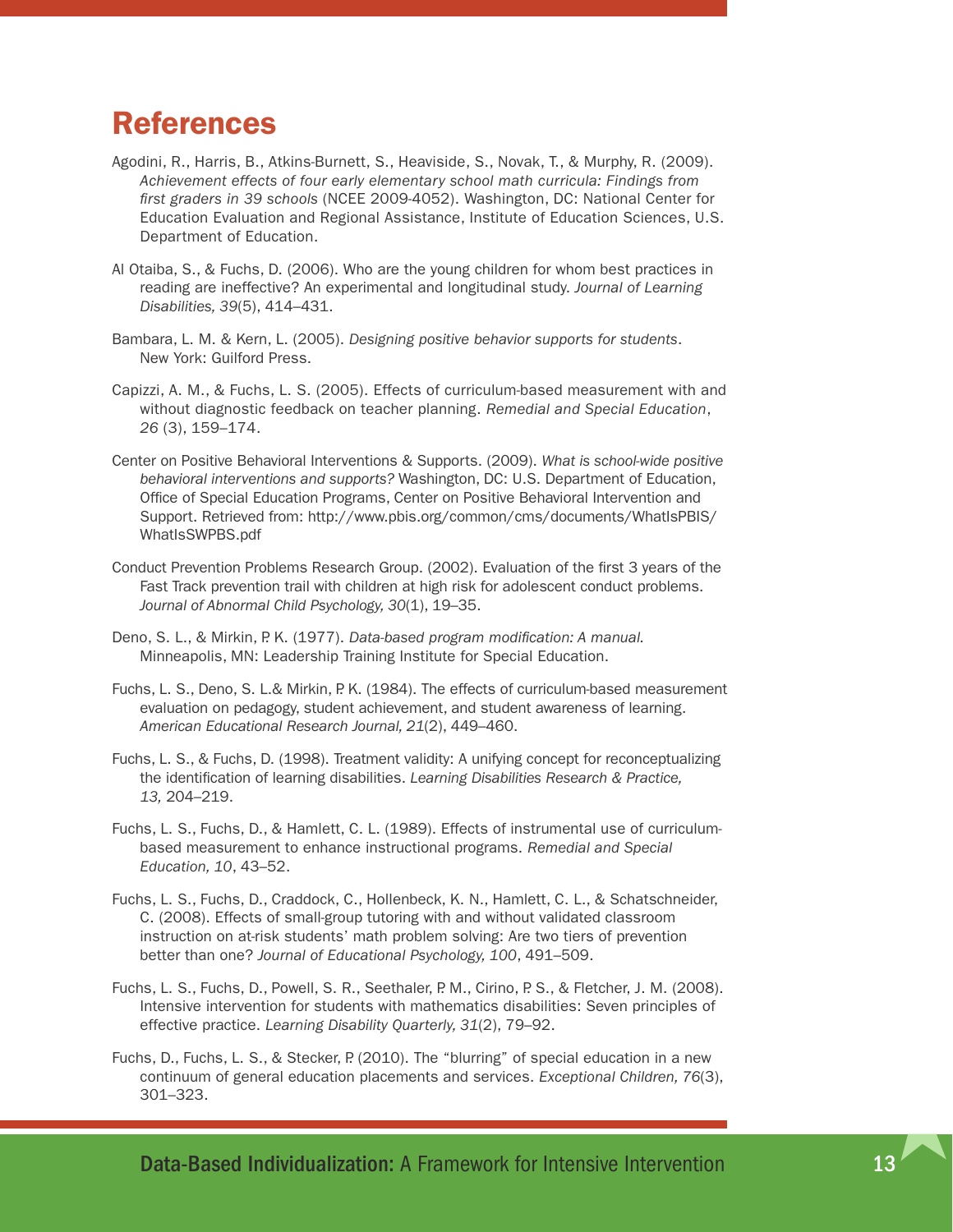- Fuchs, D., Fuchs, L. S., & Vaughn, S. (2008). *Response to intervention: A framework for reading educators*. Newark, DE: International Reading Associations.
- Gresham, F. (2004). Current status and future directions of school-based behavioral interventions. *School Psychology Review, 33*, 326–343.
- McMaster, K. L., Fuchs, D., Fuchs, L. S., & Compton, D. L. (2005). Responding to nonresponders: An experimental field trial of identification and intervention methods. *Exceptional Children, 71*(4), 445–463.
- National Center for Education Statistics. (2011). The nation's report card: Reading 2011 (NCES 2012–457). Washington, DC: National Center for Education Statistics, Institute of Education Sciences, U.S. Department of Education.
- National Center for Education Statistics (2011). *The nation's report card: Mathematics 2011* (NCES 2012–458). Washington, DC: National Center for Education Statistics, Institute of Education Sciences, U.S. Department of Education.
- National Center on Response to Intervention. (2010). *Essential components of RTI—A closer look at response to intervention*. Washington, DC: U.S. Department of Education, Office of Special Education Programs, National Center on Response to Intervention. Retrieved from: http://www.rti4success.org/pdf/rtiessentialcomponents\_042710.pdf
- Stecker, P. M., Fuchs, L. S., & Fuchs, D. (2005). Using curriculum-based measurement to improve student achievement: Review of research. *Psychology in the Schools, 42*, 795–819.
- Vellutino, F. R., Scanlon, D. M., Sipay, E. R., Small, S., Chen, R., Pratt, A., Denckla, M. B. (1996). Cognitive profiles of difficult-to-remediate and readily remediated poor readers: Early intervention as a vehicle for distinguishing between cognitive and experiential deficits as basic causes of specific reading disability. *Journal of Educational Psychology, 88,* 601–638.
- Vaughn, S., Wanzek, J., Murray, C. S., Roberts, G. (2012). *Intensive interventions for students struggling in reading and mathematics: A practice guide*. Portsmouth, NH: RMC Research Corporation, Center on Instruction.
- Wagner, M., Marder, C., Blackorby, J., Cameto, R., Newman, L., & Levine, P., et al. (2003). *The achievements of youth with disabilities during secondary school. A report from the National Longitudinal Transition Study-2 (NLTS2)*. Menlo Park, CA: SRI International. Retrieved from: [www.nlts2.org/reports/2003\\_11/nlts2\\_report\\_2003\\_11\\_complete.pdf](http://www.nlts2.org/reports/2003_11/nlts2_report_2003_11_complete.pdf)
- Wagner, M., Newman, L., Cameto, R., Garza, N., & Levine, P. (2005). *After high school: A first*  look at the postschool experiences of youth with disabilities. A report from the National *Longitudinal Transition Study-2 (NLTS2)*. Menlo Park, CA: SRI International. Retrieved from: [www.nlts2.org/reports/2005\\_04/nlts2\\_report\\_2005\\_04\\_complete.pdf](http://www.nlts2.org/reports/2005_04/nlts2_report_2005_04_complete.pdf)
- Wanzek, J. & Vaughn, S. (2009). Students demonstrating persistent low response to reading intervention: Three case studies. *Learning Disabilities Research & Practice, 24*(3), 151–163.
- Wanzek, J., & Vaughn, S. (2010). Tier 3 interventions for students with significant reading problems. *Theory and Practice, 49*(4), 305–315.
- Wanzek, J., Vaughn. S, Scammacca, N., Metz, K., Murray, C., & Roberts, G. (in press). *Extensive reading intervention for older struggling readers: Implications from research*.